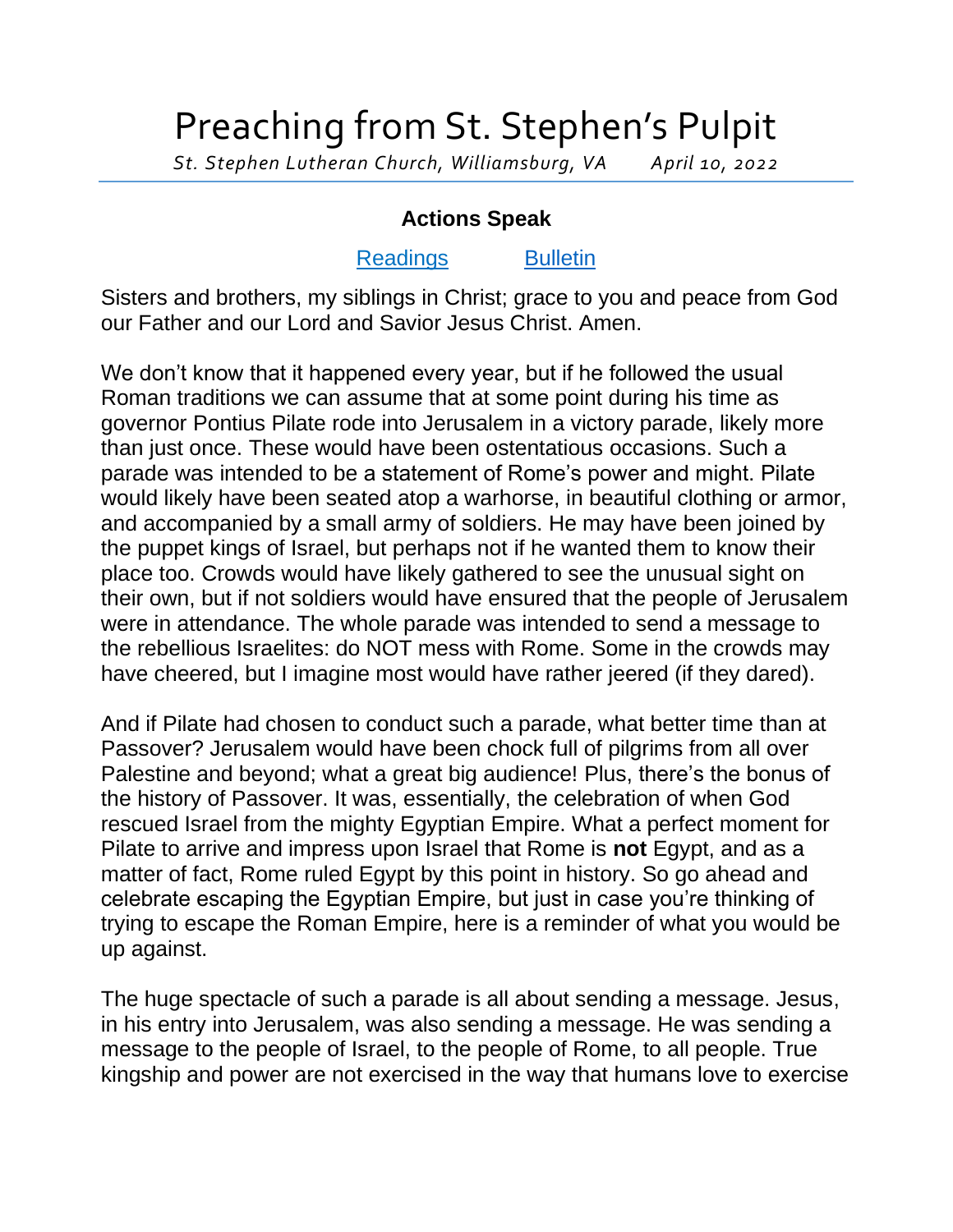them. Military might and power amount to a hill of beans in the face of Christ's message. The message, the Gospel, was one of pure Truth.

And the truth is this, Jesus. Jesus who took on human flesh and limitation to show us what a sham our world is. Jesus who died on the cross, not to satisfy God's desire to punish humanity; but rather to open our eyes to the delusions we live under. Like the delusion that power is useless unless exercised over others. The delusion that there are arbiters of access to God's love and grace. Or, perhaps the greatest delusion, that we are in control.

The message of this Truth is embedded everywhere in Christ's entry into Jerusalem: he enters on a colt instead of a warhorse, he sits on a dirty, ragged cloak instead of an expensive saddle, he's wearing everyday clothes instead of finery, and he's accompanied by ragtag crowds full of unimportant pilgrims instead of soldiers and the wealthy. This message will continue as we make our way through Christ's Passion. His throne will be a cross. His crown, a wreath of thorns. And the scarlet he will wear will be the red of his spilled blood instead of a scarlet, ermine robe.

What a disappointment this message must have been to the people gathered there. Sure, they start off on board with what Christ is saying; but it doesn't last. And out of their disappointment their cries of "Hosanna" will turn into cries of "Crucify him!" in just a matter of days. We don't like our delusions being unmasked! We cannot stand that God will not conform to our expectations!

I shared with you a few weeks ago my frustration with substitutionary atonement theory. As a quick reminder, that's the idea that Jesus came to earth in order to take humanity's place in the face of God's wrath. Or divine "child abuse" if you recall my complaint about that atonement theory. I believe this message of Truth is the real reason Christ took on human flesh and form. It didn't have anything to do with God's wrath or punishing humanity or any of that stuff. When you really examine those reasons and theories, they are exactly in line with the human delusion that Christ is rejecting, aren't they?

All of those atonement theories have to do with human preoccupations and not the self-identified preoccupations of Jesus Christ. God's wrath, divine punishment, retribution, all of that stuff is exactly what **humanity** would do with God's power. Who wouldn't love to divinely smite their enemies? I'd wager those Israelites in Jerusalem would be quite happy to smite down